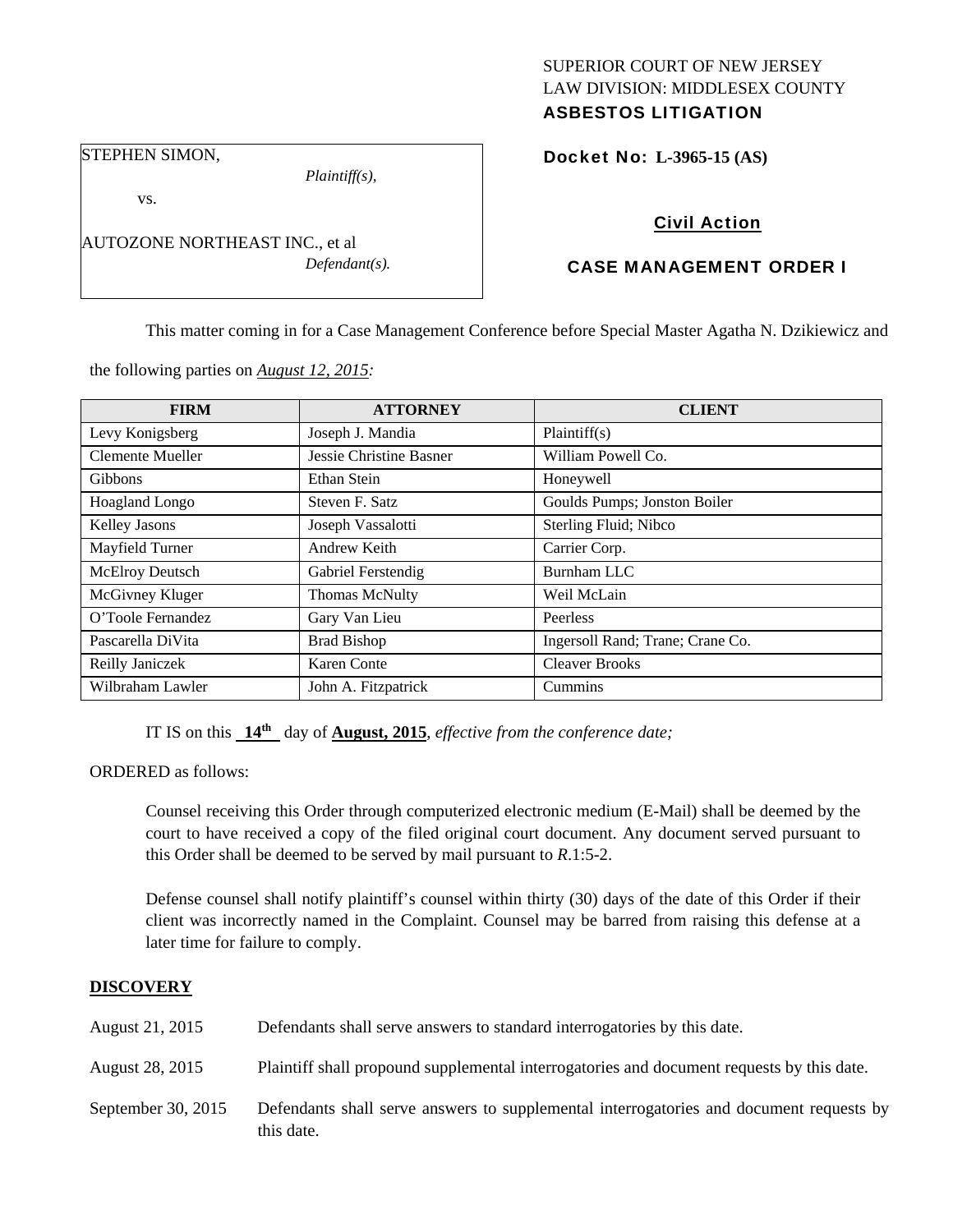| August 28, 2015    | Defendants shall propound supplemental interrogatories and document requests by this<br>date.                                                                                                               |
|--------------------|-------------------------------------------------------------------------------------------------------------------------------------------------------------------------------------------------------------|
| September 30, 2015 | Plaintiff shall serve answers to supplemental interrogatories and document requests by this<br>date.                                                                                                        |
| October 30, 2015   | Fact discovery, including depositions, shall be completed by this date. Plaintiff's counsel<br>shall contact the Special Master within one week of this deadline if all fact discovery is not<br>completed. |
| November 16, 2015  | Depositions of corporate representatives shall be completed by this date.                                                                                                                                   |

## **EARLY SETTLEMENT**

November 23, 2015 Settlement demands shall be served on all counsel and the Special Master by this date.

## **SUMMARY JUDGMENT MOTION PRACTICE**

- November 27, 2015 Plaintiff's counsel shall advise, in writing, of intent not to oppose motions by this date.
- December 11, 2015 Summary judgment motions shall be filed no later than this date.
- January 8, 2016 Last return date for summary judgment motions.

## **MEDICAL DEFENSE**

- October 30, 2015 Plaintiff shall serve medical expert reports by this date.
- October 30, 2015 **Upon request by defense counsel**, plaintiff is to arrange for the transfer of pathology specimens and x-rays, if any, by this date.
- January 29, 2016 Defendants shall identify its medical experts and serve medical reports, if any, by this date. **In addition, defendants shall notify plaintiff's counsel (as well as all counsel of record) of a joinder in an expert medical defense by this date.**

#### **LIABILITY EXPERT REPORTS**

- October 30, 2015 Plaintiff shall identify its liability experts and serve liability expert reports or a certified expert statement by this date or waive any opportunity to rely on liability expert testimony.
- January 29, 2016 Defendants shall identify its liability experts and serve liability expert reports, if any, by this date or waive any opportunity to rely on liability expert testimony.

#### **ECONOMIST EXPERT REPORTS**

- October 30, 2015 Plaintiff shall identify its expert economists and serve expert economist report(s), if any, by this date or waive any opportunity to rely on economic expert testimony.
- January 29, 2016 Defendants shall identify its expert economists and serve expert economist report(s), if any, by this date or waive any opportunity to rely on economic expert testimony.

\_\_\_\_\_\_\_\_\_\_\_\_\_\_\_\_\_\_\_\_\_\_\_\_\_\_\_\_\_\_\_\_\_\_\_\_\_\_\_\_\_\_\_\_\_\_\_\_\_\_\_\_\_\_\_\_\_\_\_\_\_\_\_\_\_\_\_\_\_\_\_\_\_\_\_\_\_\_\_\_\_\_\_\_\_\_\_\_\_\_\_\_\_\_\_\_\_\_\_\_\_\_\_\_\_\_\_\_\_\_